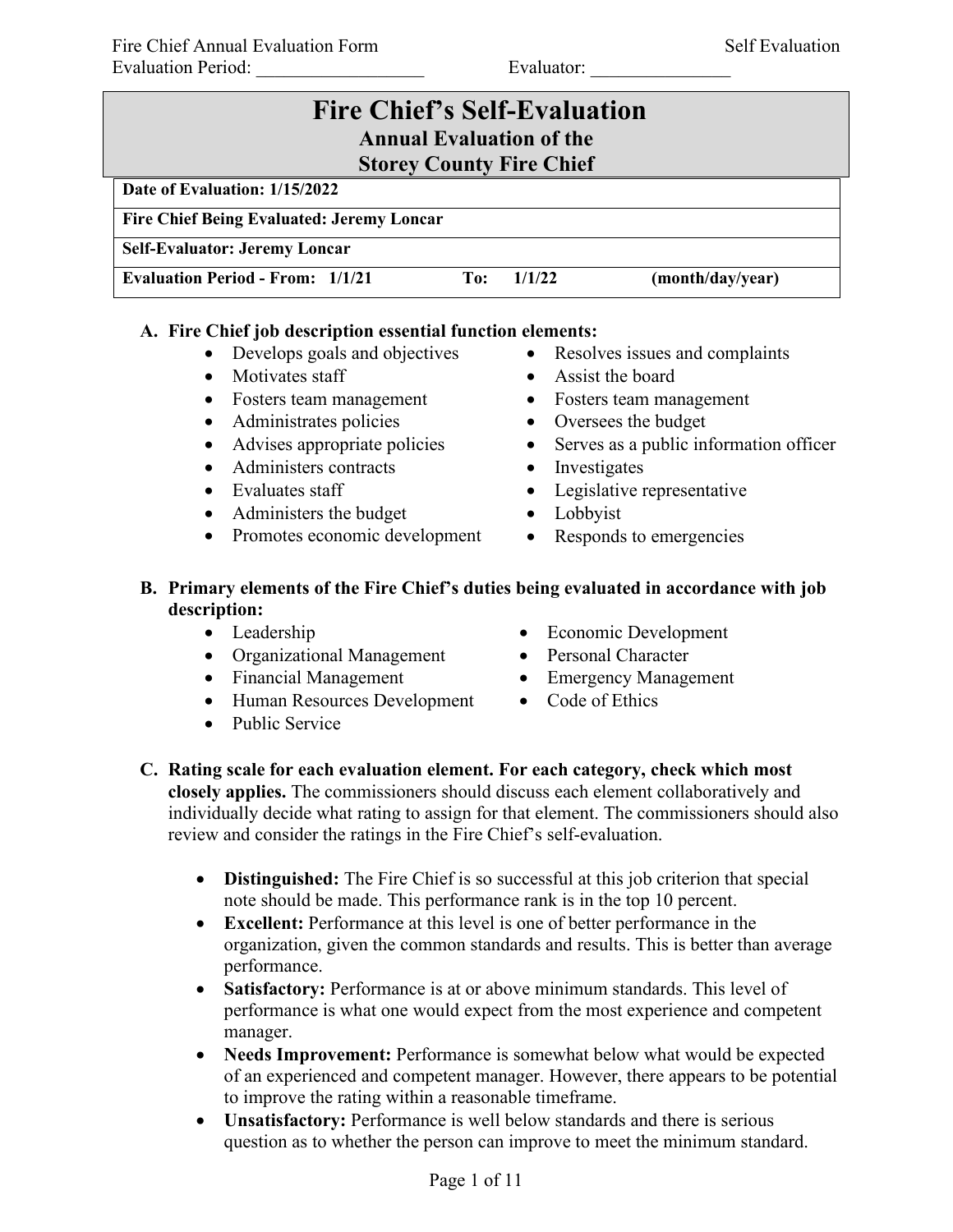# **1. Leadership**

- a. Motivates and encourages teamwork, innovation, and problem-solving
- b. Instills confidence and promotes initiative through support and encouragement
- c. Delegates authority appropriately
- d. Affective advocate of county fire programs
- e. Communicates clearly with board, staff, and county manager and county departments
- f. Leads in accordance with policies and board directives
- g. Leads according to strategic goals, objectives, and policies
- h. Positive relationship with board
- i. Positive relationship with staff, county departments, and elected offices
- j. Represents board's interest in local and regional issues and projects
- k. Positive relationship with residents, businesses, and public
- l. Takes ownership of error
- m. Builds inter-local relations (local, state, federal)

*\_\_\_\_Distinguished*

- *\_\_\_\_Excellent*
- *\_\_\_\_Satisfactory*

*\_\_\_\_Needs Improvement*

*\_\_\_\_Unsatisfactory*

### *Comments:*

*I constantly strive to deliver complete, profession, and accurate work and lead by example. I understand that the successes of our District are because of the team we have assembled and know that everyone plays an equal roll in them.*

*I take full credit for mistakes and seek out the best way to correct them.*

*I do need to delegate more and often keep too heavy of a workload. Because I take on so much, there are times that I do not get the work achieved to a level that I expect from myself.* 

*Our District has built strong relationships with both the public and private sectors. I understand their importance in our delivery of public safety to not only within Storey County, but also regionally.*

*New or additional goals for the future:*

*In 2022, I would like to set a goal of attending more training with my staff and find more effective ways to delegate duties for better end results. I will also continue my evaluation of the structure of the district to ensure that we do not overburden my command staff.*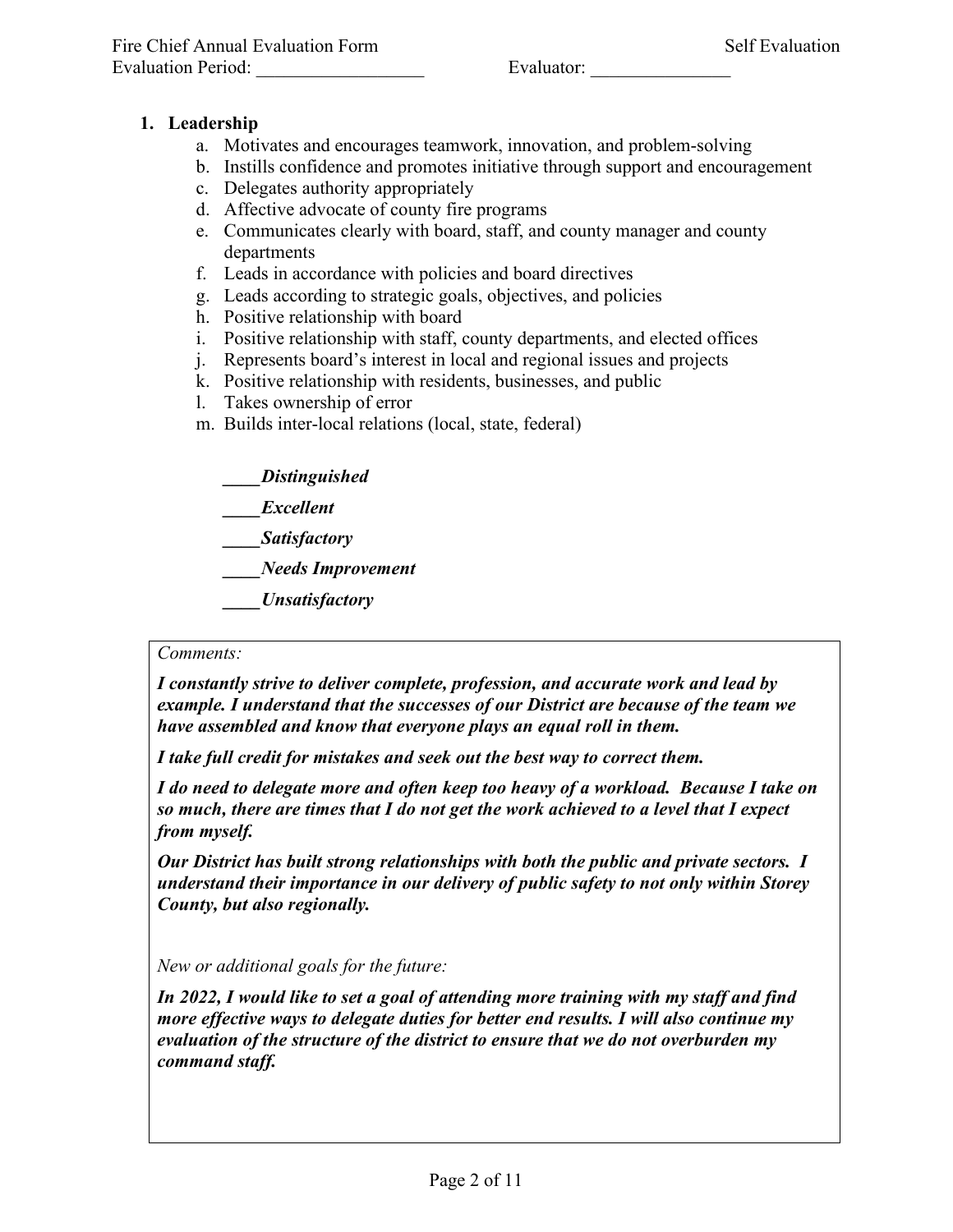# **2. Organizational Management**

- a. Implements and enforces board directives
- b. Follows organization policies and programs
- c. Responds timely to board requests
- d. Reports are accurate, comprehensive, concise, and persuasive
- e. Effective Public Information Officer (PIO)
- f. Understands, supports, and enforces policies
- g. Reviews policies and recommends improvements
- h. Efficient and effective
- i. Detail oriented and avoids errors
- j. Resolves problems
- k. Delivers product

*\_\_\_\_Distinguished*

- *\_\_\_\_Excellent*
- *\_\_\_\_Satisfactory*
- *\_\_\_\_Needs Improvement*
- *\_\_\_\_Unsatisfactory*

### *Comments:*

*I lean heavily on policies and have been working diligently to improve them.* 

*I am a very efficient worker and take limited time off. I resolve problems at the lowest level and work to respond as timely as possible to the Board of Fire Commissioners, my staff, and the public.*

*Unfortunately, at times I am more of a "big picture" type of individual and miss some of the smaller details. I do attribute this to my workload and understand that I need to delegate more in the upcoming year.* 

*New or additional goals for the future:*

*Complete and present new District HR Policies for Board approval. Finalize the District CIP and Strategic Plan.*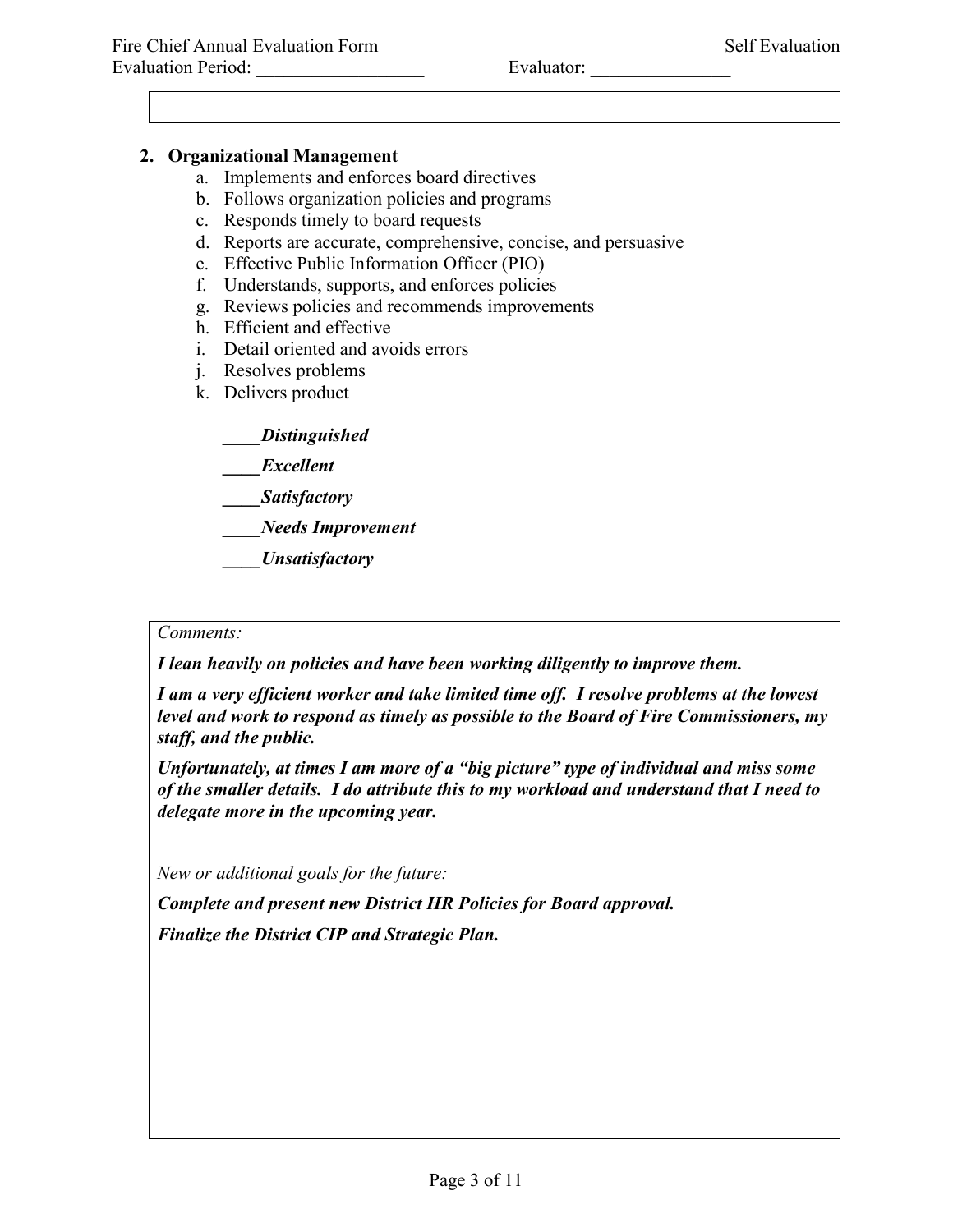## **3. Financial Management**

- a. Directs preparation of balanced budget
- b. Provides service at levels consistent with board policies and directives
- c. Keeps board apprised of major financial issues
- d. Monitors budget expenditures to ensure funds are spent correctly
- e. Evaluates programs and services and makes appropriate adjustments
- f. Meets board policies, guidelines, and directives
- g. Exhibits responsible and appropriate expenditures
- h. Uses labor and resources efficiently
- i. Exhibits financial competency
- j. Anticipates and plans for future financial needs
- k. Utilizes federal and state grant and funding opportunities

*\_\_\_\_Distinguished*

*\_\_\_\_Excellent*

*\_\_\_\_Satisfactory*

*\_\_\_\_Needs Improvement*

*\_\_\_\_Unsatisfactory*

### *Comments:*

*I view our budget daily and keep a watchful eye on our expenses. I have been very successful with grants in my tenure with the Fire District and combining the grants received since I was hired in 2018, the Fire District has been successfully awarded around \$5 million in alternative funding.*

*After recommendation by my staff and the Comptrollers Office, we immediately moved to change our EMS billing and after this year's audit, that change was specifically called out for its dramatic improvement by the auditor.* 

*We have updated many outdated EMS and emergency mitigation rates to ensure the district receives appropriate funding for off district assignments.* 

*I have built our new CIP for the fire district by not just what I felt we needed, but also opened it up to my staff to opine on the needs and direction of our fire district.* 

*New or additional goals for the future:*

*I plan to pursue more FEMA grants for training materials and props in 2022. I will also work closely with my fuels crew to pursue more funding for fuels management.*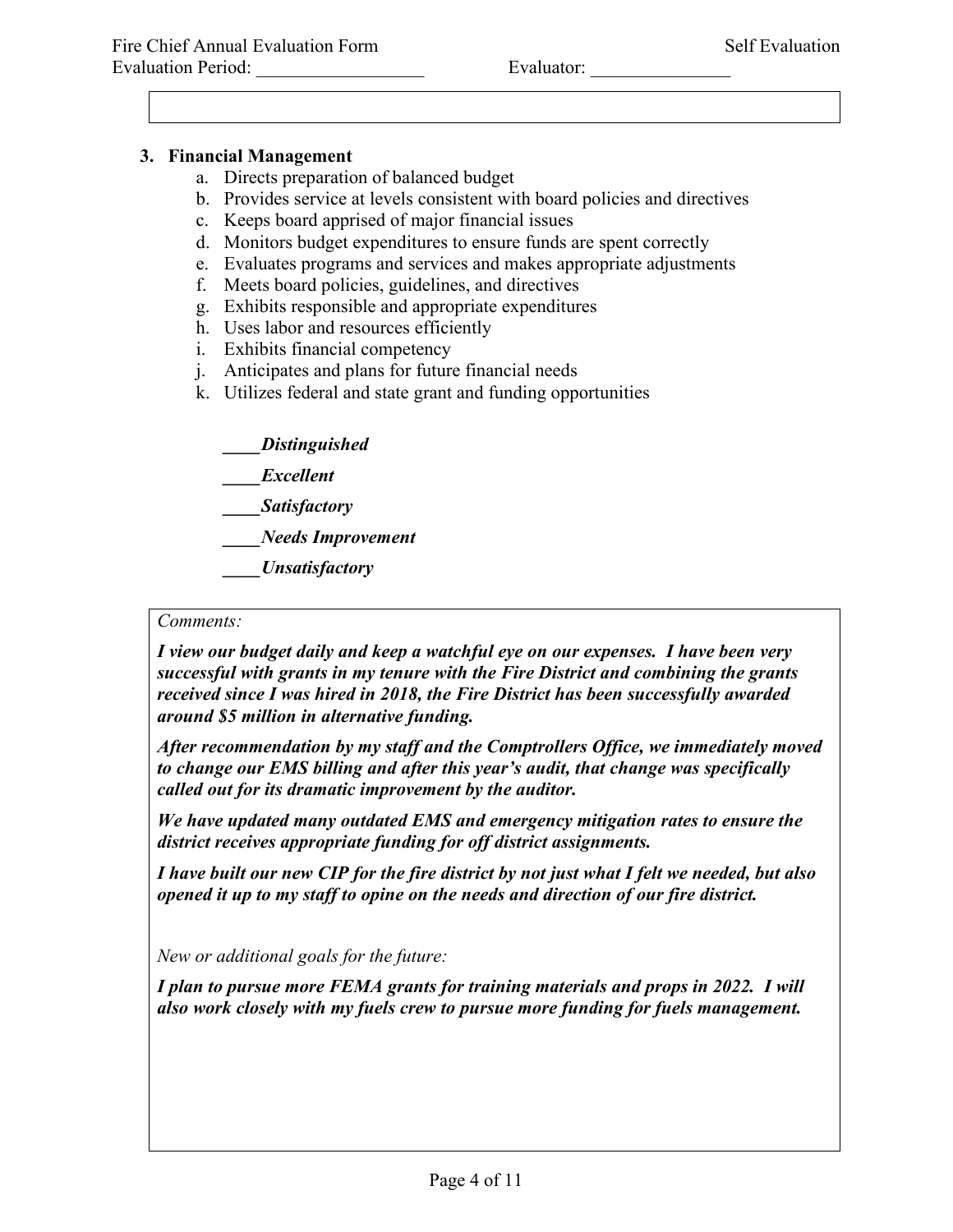## **4. Human Resources Development**

- a. Ensures personnel policies conform to law
- b. Carries out personnel policies
- c. Professionally manages the compensation and benefits plan
- d. Promotes training and professional development
- e. Maintains staffing according to organizational needs and budget limits
- f. Retains and recruits competent personnel
- g. Treats all employees fairly and equitably
- h. Promptly addresses disciplinary problems
- i. Takes appropriate corrective action
- j. Monitors and evaluates performance
- k. Evaluates and coaches consistently and fairly
	- *\_\_\_\_Distinguished*
	- *\_\_\_\_Excellent*
	- *\_\_\_\_Satisfactory*

*\_\_\_\_Needs Improvement*

*\_\_\_\_Unsatisfactory*

#### *Comments:*

*I keep up to date on regulatory changes that effect our Fire District, I ensure that staff including myself follow policy and industry accepted safety procedures and treat everyone equally with professionalism and respect.* 

*I consider myself a lifelong learner however since my time with Storey County Fire District, I have taken on a lot of additional work and have not been able to attend much additional training.*

*Aside from District training, I attended the Fire Service Financial Management at the National Fire Academy in Emmitsburg Maryland.* 

*New or additional goals for the future:*

*Continue my higher education, obtain my Fire Officer IV certification, and keep current on my existing certifications.*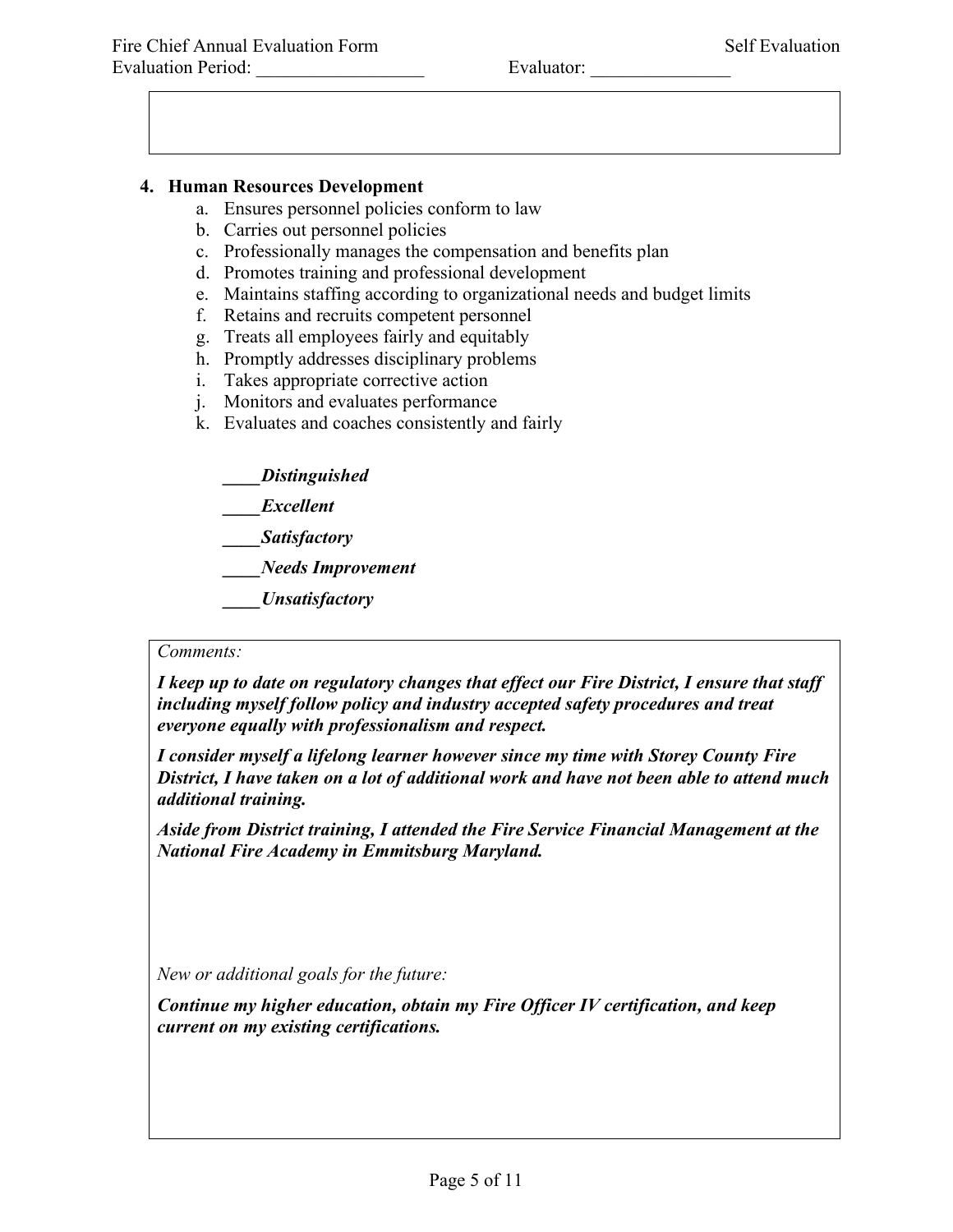#### **5. Public Service**

- a. Positive impression by citizens
- b. Visible, approachable, accessible, and responsive
- c. Displays diplomacy when responding to others
- d. Displays positive public image of the fire district
- e. Outgoing to meet with citizens and communities
- f. Communicates with citizens
- g. Citizen and customer oriented
- h. Responds timely to citizen complaints

*\_\_\_\_Distinguished*

*\_\_\_\_Excellent*

*\_\_\_\_Satisfactory*

*\_\_\_\_Needs Improvement*

*\_\_\_\_Unsatisfactory*

#### *Comments:*

*I feel that I am a very approachable individual and ensure that I give everyone my undivided attention to listen to their concerns or questions.* 

*I remain visible within the public and present myself in a professional manner with a smile.* 

*I remain dedicated to delivering the best service to our customers because I know they don't have a choice in the matter. They don't get to shop fire departments/districts like one would a mechanic or other trades. We must constantly strive for perfection and show that we are the best for our communities, visitors, and businesses.* 

*New or additional goals for the future:*

*Find time to attend more community events.*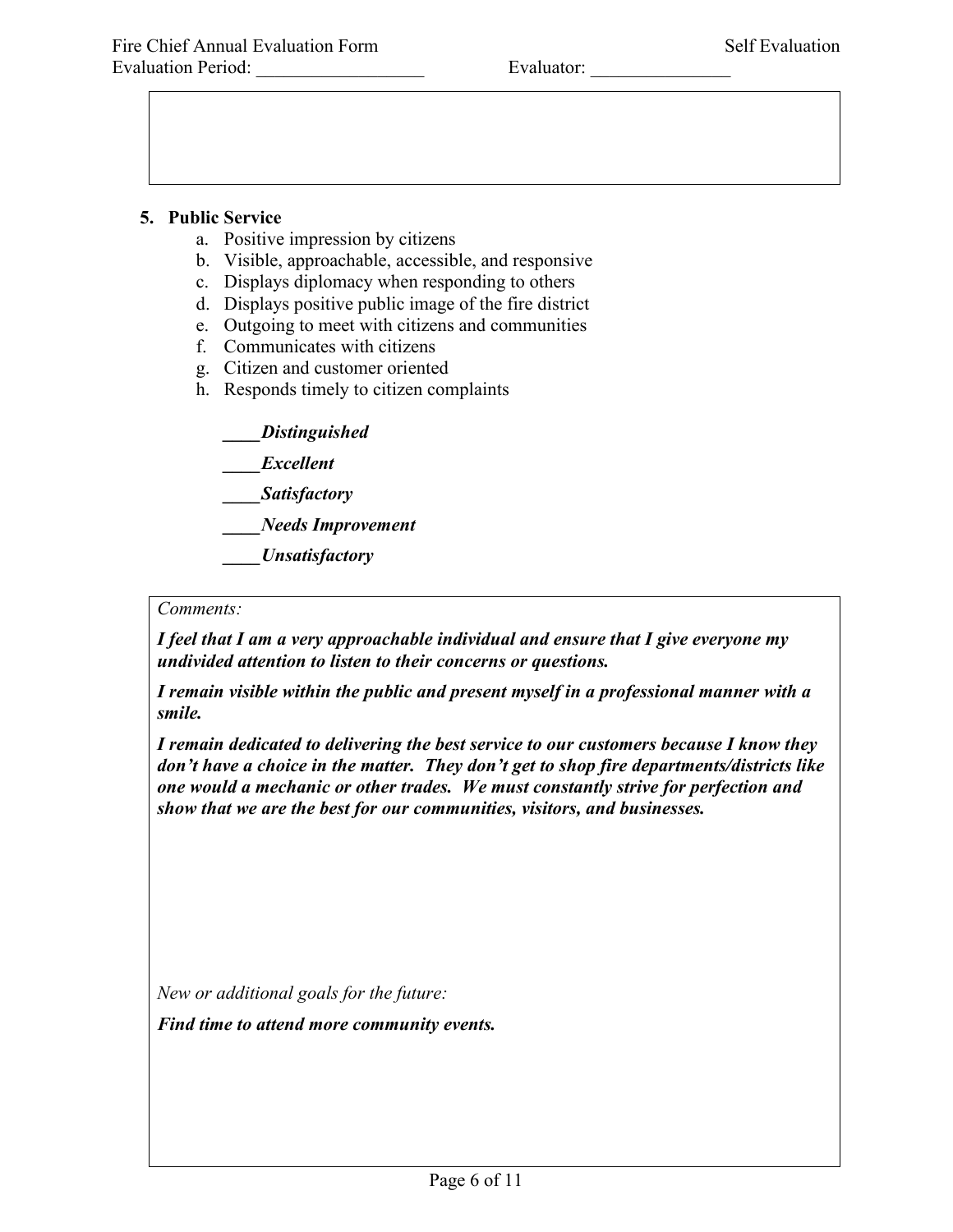### **6. Economic Development**

- a. Builds private-public partnerships
- b. Fosters inter-jurisdictional cooperation
- c. Responds quickly to stakeholder needs
- d. Adapts to changing economic environment
- e. Knows fire district assets, strengths, weaknesses, and opportunities
- f. Builds positive image of fire district based on facts
- g. Demonstrates consistency and integrity

*\_\_\_\_Distinguished*

*\_\_\_\_Excellent*

*\_\_\_\_Satisfactory*

*\_\_\_\_Needs Improvement*

*\_\_\_\_Unsatisfactory*

#### *Comments:*

*As I entered this position, I wanted more than my views on our strengths and weaknesses. I opened dialog with my staff and took their input to help guide our organization.* 

*I constantly monitor our performance and have implemented many new ways of doing things to improve efficiency and performance.* 

*I work closely with regional fire service organizations as well as many private companies.* 

*I am quick to respond to our customers and always present the district in the most professional manner.* 

*My integrity is held very close to my heart, and I demonstrate my integrity on a daily basis.*

*New or additional goals for the future:*

*Meet with more businesses within TRIC to better understand their contributions to our very successful and booming economy.*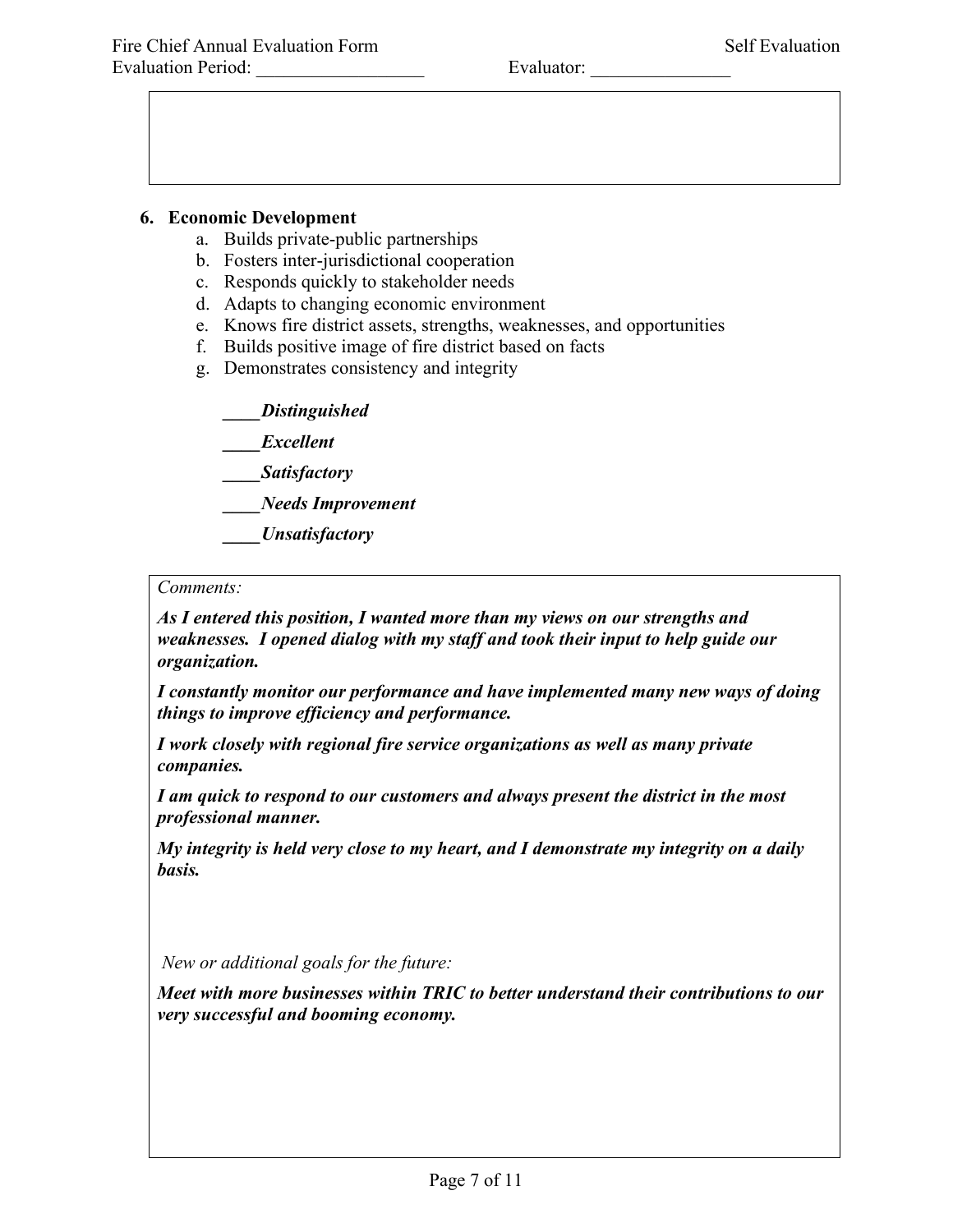## **7. Personal Character**

- a. Shows originality in approaching problems
- b. Takes rational, impersonal, and unbiased approach based on facts and qualified opinions
- c. Energetic and willing to spend time to do exceptional work
- d. Reaches quality decisions in timely fashion
- e. Honest and forthcoming in professional capacities
- f. Reputation in community for honesty and integrity
- g. Accepts constructive criticism and takes ownership for mistakes

*\_\_\_\_Distinguished*

- *\_\_\_\_Excellent*
- *\_\_\_\_Satisfactory*

*\_\_\_\_Needs Improvement*

*\_\_\_\_Unsatisfactory*

#### *Comments:*

*I am very energetic, to a fault at times. I should probably utilize this opportunity to thank many of the County employees that assist our Fire District. I am not always an easy individual to work with and demand a lot in a small period of time. I move fast, carry a large workload, and can be a lot to handle.* 

*I am always honest and base my decisions on my experiences, my training, and facts. I do not pad our stats or keep our daily operations a secret. I will remain transparent and stand by my decisions.* 

*New or additional goals for the future:*

*Slow down a bit, find a good work/life balance, remember why I got into the fire service to help me move forward, and stop for a minute to just visit with my staff!*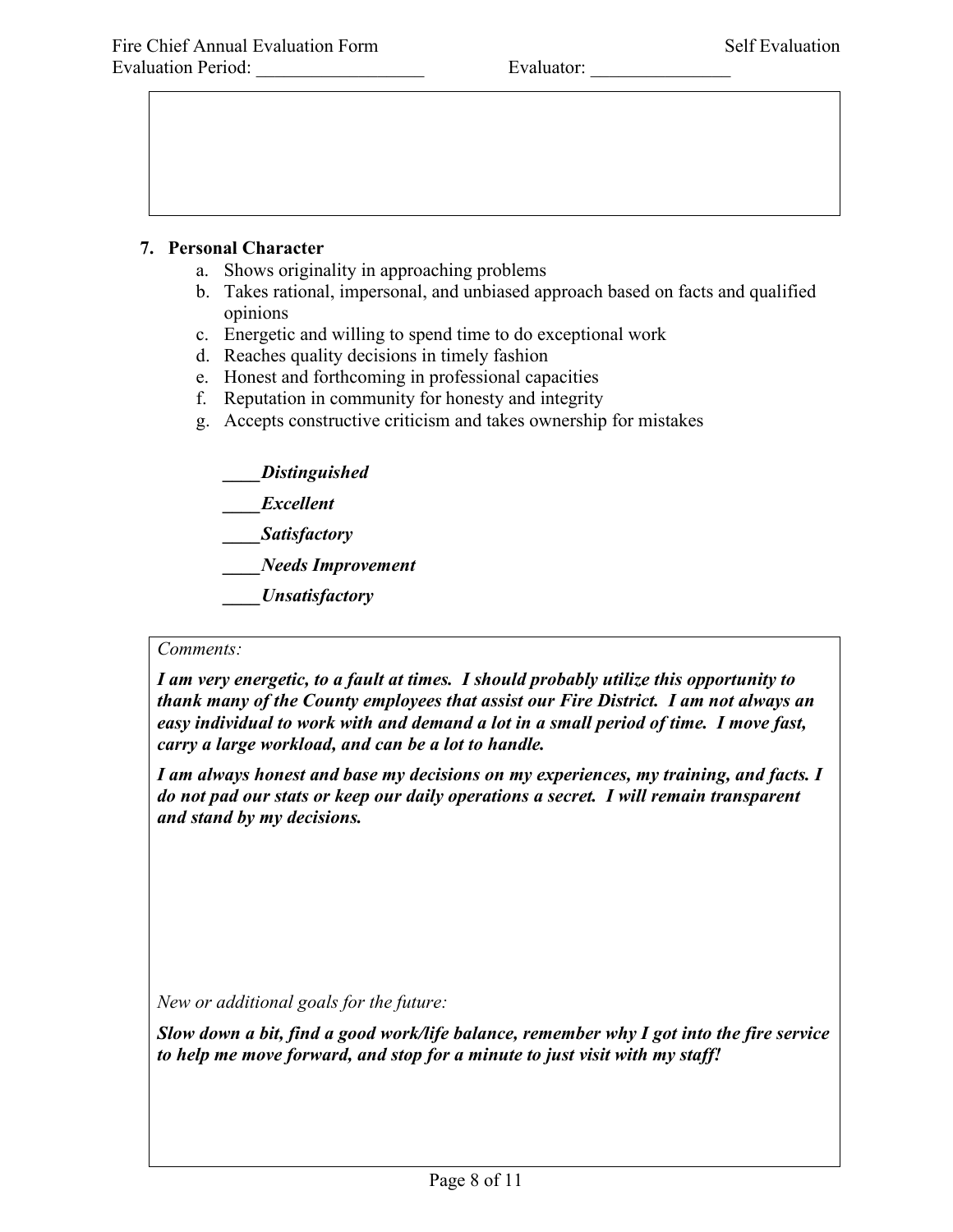### **8. Emergency Management**

- a. Leads and manages effectively during crises
- b. Inter-jurisdictional cooperation
- c. Supports emergency management planning
- d. Maintains conformance with emergency management requirements

*\_\_\_\_Distinguished*

*\_\_\_\_Excellent*

*\_\_\_\_Satisfactory*

*\_\_\_\_Needs Improvement*

*\_\_\_\_Unsatisfactory*

#### *Comments:*

*Well unfortunately since I have been with the Fire District, I have played an integrate role in some of the largest incidents in modern years. I feel that I am a safe and effective Incident Commander that thinks outside of the box to get the mission accomplished and send everyone home safe. I do not step on my Battalion Chiefs toes and let them know that I will be there to assist them however I can if needed.* 

*I am very fortunate that I do have such talented Battalion Chiefs and while I allow them to run their emergency scene with minimal interruptions, I sure do miss being involved and hope to attend more smaller scale incident so I can remain proficient.* 

*I work closely with County Emergency Management staff and feel that we have built a productive and professional relationship.* 

*New or additional goals for the future:*

*Become more involved in LEPC.*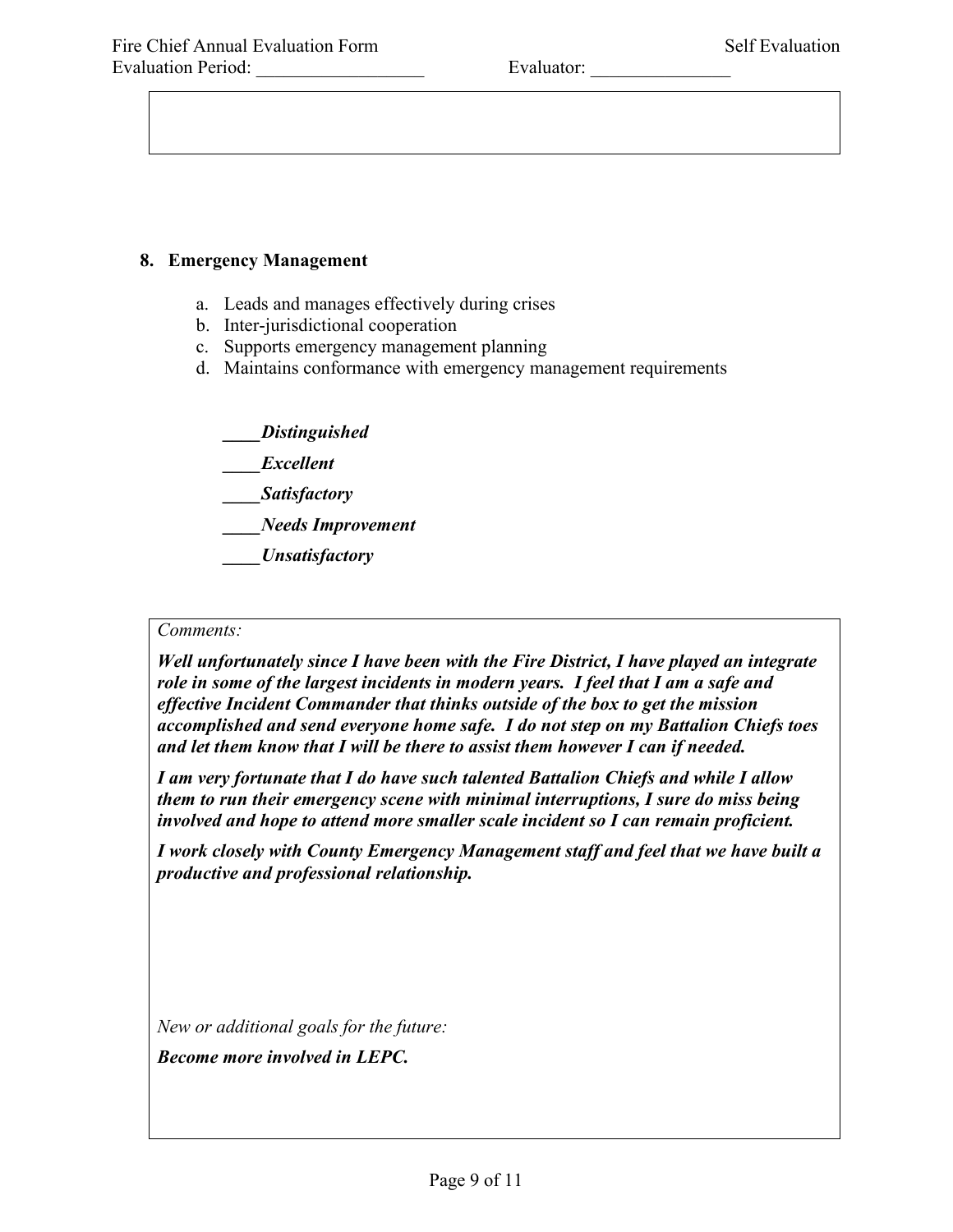**9. Code of Ethics:** The Fire Chief has exhibited excellent conformance with the Code of Ethics.

*\_\_\_\_ Conformed to the Code of Ethics*

*\_\_\_\_ Did not conform to one or more of the Code of Ethics (Circle which of the tenet(s) below with which conformance did not occur.)*

### **Code of Ethics**

**Tenet 1 –** Be dedicated to the concepts of effective and democratic local government by responsible elected officials and believe that professional general management is essential to the achievement of this objective.

**Tenet 2 –** Affirm the dignity and worth of the services rendered by government and maintain a constructive, creative, and practical attitude toward local government affairs and a deep sense of social responsibility as a trusted public servant

**Tenet 3 –** Demonstrate by word and action the highest standards of ethical conduct and integrity in all public, professional, and personal relationships in order that the member may merit the trust and respect of the elected and appointed officials, employees, and the public.

**Tenet 4 –** Recognize that the chief function of local government at all times is to serve the best interests of all people.

**Tenet 5 –** Submit policy proposals to elected officials; provide them with facts and advice on matters of policy as a basis for making decisions and setting community goals; and uphold and implement local government policies adopted by elected officials.

**Tenet 6 –** Recognize that elected representatives of the people are entitled to the credit for the establishment of local government policies; responsibility for policy execution rests with the members.

**Tenet 7 –** Refrain from all political activities which undermine public confidence in professional administrators. Refrain from participation in the election of the members of the employing legislative body.

**Tenet 8 –** Make it a duty continually to improve the member's professional ability and to develop the competence of associates in the use of management techniques.

**Tenet 9 –** Keep the community informed on fire district affairs; encourage communication between the citizens and all local government officers; emphasize friendly and courteous service to the public; and seek to improve the quality and image of public service.